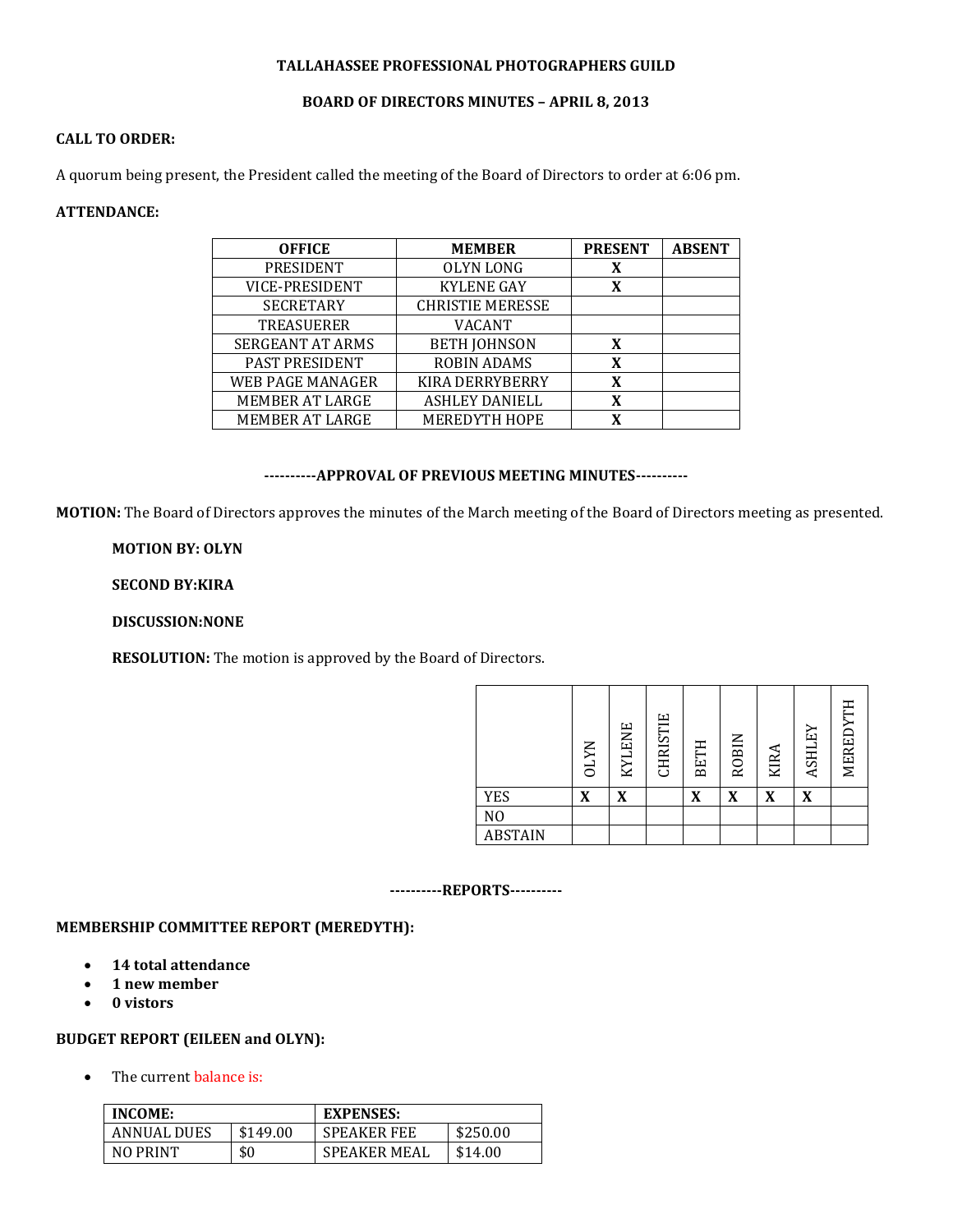| TOTAL: \\$244.00<br>$TOTAL:$ \$149 |  |
|------------------------------------|--|
|------------------------------------|--|

 Eileen provided Olyn with her written resignation last week. Olyn will work to find a replacement for her by the next BoD meeting for the BoD to approve. The members of the BoD suggested the names of a few members for Olyn to contact.

## **BYLAWS (OLYN):**

 The draft of the new bylaws was approved via email by the Board of Directors and presented to the general membership present at the March meeting and via email. The vote to adopt the new bylaws will occur at the April guild meeting provided a quorum is present.

#### **COMPETITION COMMITTEE REPORT (ROBIN):**

| <b>CATEGORY:</b>       | <b>WINNER:</b>         |
|------------------------|------------------------|
| Portrait of a Man      | <b>KIRA DERRYBERRY</b> |
| Portrait of a Woman    | <b>KIRA DERRYBERRY</b> |
| Portrait of a Child    | <b>URSULA PAGE</b>     |
| Portrait of Two        | <b>RYAN GAY</b>        |
| Portrait of a Group    | <b>KYLENE GAY</b>      |
| Commercial             | <b>NONE</b>            |
| Illustrative/Open      | <b>ASHLEY DANIELL</b>  |
| <b>Social Function</b> | <b>ASHLEY DANIELL</b>  |
| Overall                | KIRA DERRYBERRY        |

| <b>POINTS STANDINGS - TOP 5</b> |                |  |  |  |  |  |
|---------------------------------|----------------|--|--|--|--|--|
| <b>NAME:</b>                    | <b>POINTS:</b> |  |  |  |  |  |
| <b>Kira Derryberry</b>          |                |  |  |  |  |  |
| Linda Long                      |                |  |  |  |  |  |
| Lee Howell                      |                |  |  |  |  |  |
| <b>Catherine Taylor</b>         |                |  |  |  |  |  |
|                                 |                |  |  |  |  |  |

#### **REBRANDING CCOMMITTEE (KIRA):**

 Kira presented several options for a new logo, font, and color scheme to the BoD. The BoD provided guidance which of the option to advance. At the next BoD meeting Kira will provide a finalized version of the logo.

#### **----------NEW BUSINESS----------**

## **FPP AND FLORIDA SCHOOL SCHOLARSHIPS**

**INTRODUCTION:** Olyn confirmed that PPA offers each affiliate a free PPA membership and a free registration of ImagingUSA, PPA's annual convention. He thinks that these prizes from PPA could be a good way to give a valuable award to members while keeping the guild's budget in check. He suggested that these prizes from PPA could be used in place of the FPP awards as a cost saving measure. Robin suggested that the BoD "phase out" the Florida School scholarship by making it a ½ scholarship this year and eliminating it the next.

**MOTION:** The Board of Directors shall award:

A one year PPA membership to the member who earns Photographer of the Year;

A one year FPP membership to the member in second place for Photographer of the Year;

A \$250 scholarship To Florida School to a member randomly drawn at the Holiday Party; and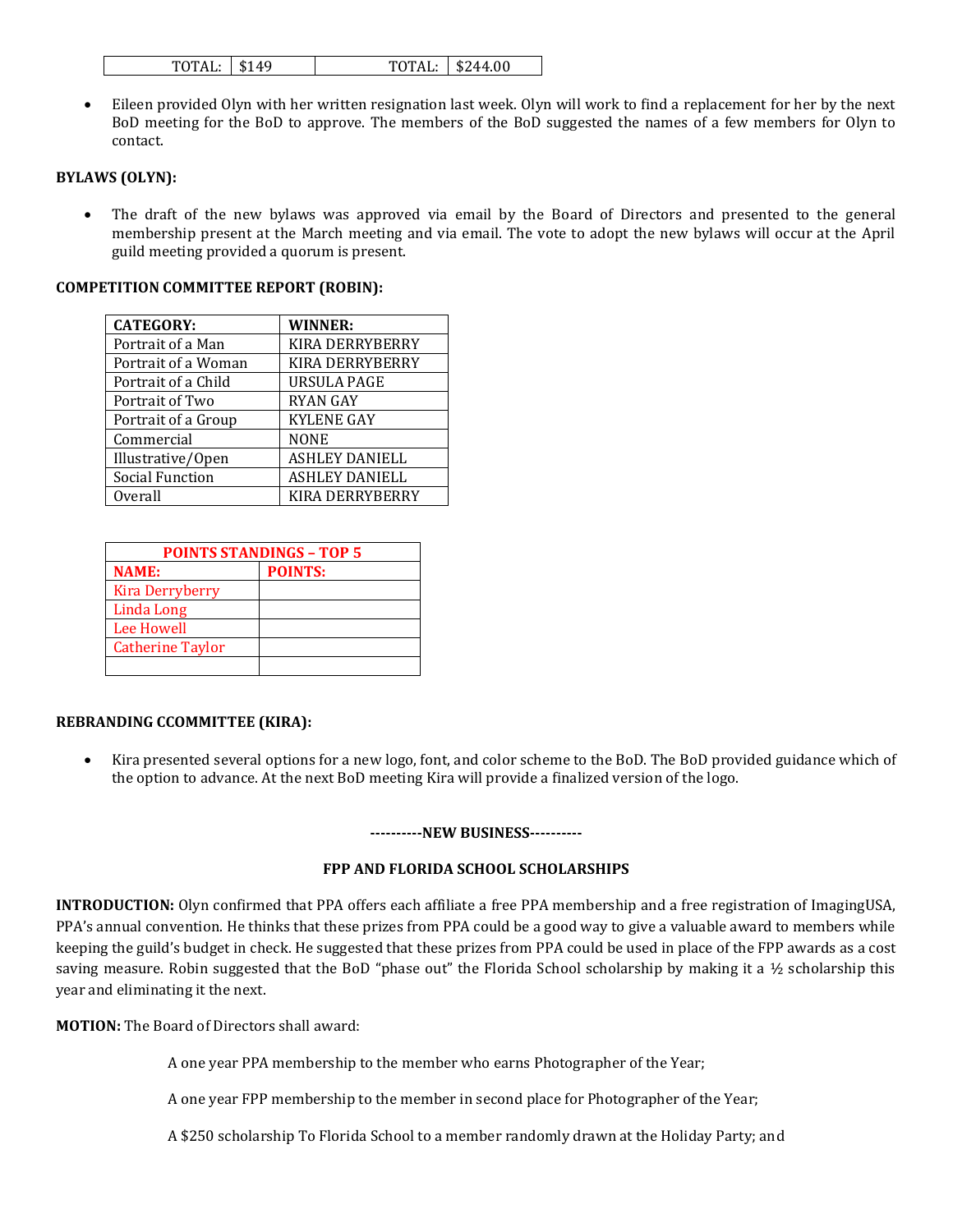A registration to IUSA to the member who receives the President's Award.

# **MOTION BY: ROBIN**

**SECOND BY: BETH**

### **DISCUSSION: NONE**

**RESOLUTION:** The motion is approved by the Board of Directors.

|                | <b>OLYN</b> | <b>KYLENE</b> | CHRISTIE | <b>BETH</b> | <b>ROBIN</b> | <b>KIRA</b> | ASHLEY | MEREDYTH |
|----------------|-------------|---------------|----------|-------------|--------------|-------------|--------|----------|
| <b>YES</b>     | X           | X             |          | X           | X            |             | X      |          |
| N <sub>O</sub> |             |               |          |             |              |             |        |          |
| <b>ABSTAIN</b> |             |               |          |             |              |             |        |          |

#### **PROGRAM FOR APRIL**

The speaker for the April 25 program will be Dana Michelle. The program will be about marketing thorough the use of Groupon/Living Social as well as charitable marketing. The Board of Directors authorizes the treasurer to pay \$250 and the cost of her meal. The President will ensure that the speaker receives PPA and FPP merits as appropriate. The Secretary and Webpage Manager are authorized to announce the meeting details to the membership.

#### **PROGRAM FOR MAY**

The speaker for the May 23 program will be Hooth and Booth. The program will be about how to prepare for Salon. The Board of Directors authorizes the treasurer to pay \$250 for delivering the program and cover the cost of speaker meals. The President will ensure that the speaker receives PPA and FPP merits as appropriate. The Secretary and Webpage Manager are authorized to announce the meeting details to the membership.

#### **PROGRAM FOR JULY**

The speaker for the July 23 program will be Linda Long. The program will be about how to work with children. The Board of Directors authorizes the treasurer to cover the cost of speaker meal. The President will ensure that the speaker receives PPA and FPP merits as appropriate. The Secretary and Webpage Manager are authorized to announce the meeting details to the membership.

#### **SALON PLAN AND RULES (JUNE MEETING)**

**MOTION:**

**MOTION BY:** 

**SECOND BY:**

**DISCUSSION:**

**RESOLUTION:** The motion is approved by the Board of Directors.